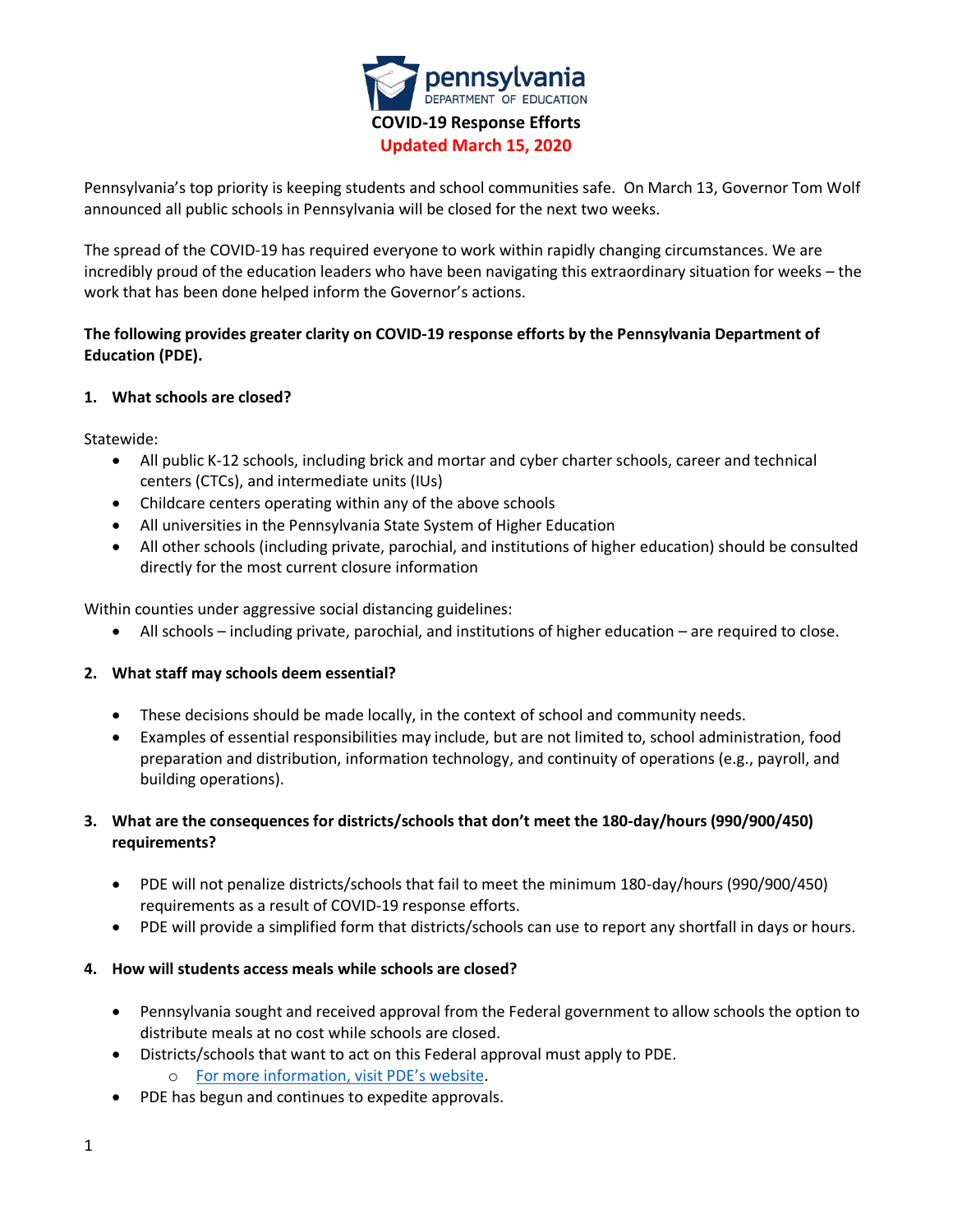

- Districts/schools may utilize essential staff to ensure students have access to meals.
- PDE is partnering with the Pennsylvania Department of Agriculture, the Pennsylvania Department of Human Services, the Pennsylvania Emergency Management Agency, other state agencies, the American Red Cross, and public and private partners to expand these efforts.

# **5. Are schools required to provide any type of instruction during the closure of schools due to COVID-19 response efforts?**

- No. PDE recognizes that the rapidly evolving pandemic may make it impossible to implement continuity of education plans.
- Although not required, many schools have plans, or are creating plans, to provide continuity of education.
- Intermediate units are preparing to offer technical assistance for schools interested in developing such plans; that support will be available by Friday, March 20.

## **6. For school entities considering continuity of education, what options are available?**

- Educational services may continue in a variety of ways, including:
	- o Flexible Instruction Days for districts/schools with approved plans
	- o Online/digital learning opportunities
	- o Non-digital learning opportunities (e.g., materials sent home with students)
- The decision to employ one or more of the above methods of continuity of education is to be made at the local level based on feasibility, availability of resources, access and equity considerations, and the Commonwealth's social distancing recommendations.
- Whatever decision is made, LEAs must ensure full access to learning for all students, with particular attention to free appropriate public education (FAPE) for students with disabilities and English as a second language (ESL) services for English Learners.

# **7. Is a school required to continue to provide FAPE to students with disabilities during a school closure caused by COVID-19 response efforts?**

- When a school is closed because of COVID-19 response efforts and does not provide any educational services to the general student population, the school is not required to provide services to students with disabilities during that closure period. Once school resumes, the district/school must provide special education and related services to the child in accordance with the child's individualized education program (IEP) or Section 504 plan.
- When a school is closed because of COVID-19 response efforts and does provide educational services to the general student population, the school must ensure that students with disabilities have equal access to the same opportunities, including the provision of FAPE. In addition, districts/schools must ensure that, to the greatest extent possible, each student with a disability can be provided the special education and related services identified in the student's IEP or Section 504 plan. Once school resumes,